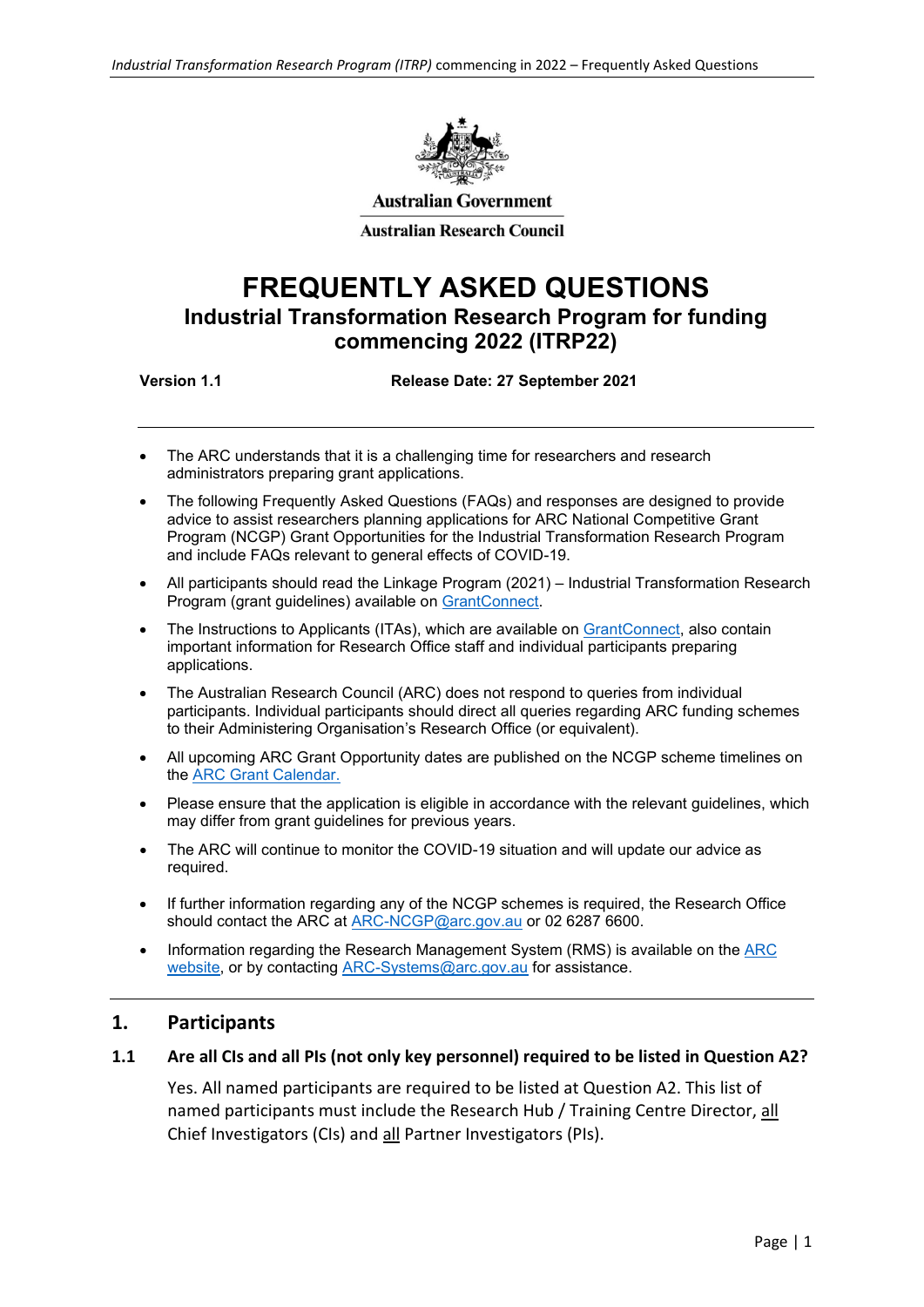#### **1.2 Is there a requirement to have at least one PI named amongst the 5 key personnel?**

No. Up to 5 of the named participants listed in Question A2 may be identified as key personnel at Question F6. While key personnel may be CIs and/or PIs, participants nominated as key personnel should hold significant roles within the Centre, such as Program Leaders, Theme Leaders, or Node Leaders.

All 5 key personnel may be CIs.

#### **1.3 What is the minimum FTE commitment for a CI to participate?**

While the grant guidelines do not state a minimum FTE requirement for CIs, the ARC considers it good practice to have at least a minimum commitment of 0.2 FTE, due to the expected significance of the Research Hub's / Training Centre's research program, capacity building, and its impact.

This is reflected in the assessment criterion 'Investigator(s)/Capability', which states the application will be assessed on the "time and capacity of the team to undertake and manage the proposed research in collaboration with the Partner Organisation(s)".

#### **1.4 What is the minimum FTE commitment for a PI to participate?**

While the grant guidelines do not state a minimum FTE requirement for PIs, the ARC considers it good practice to have at least a minimum commitment of 0.1 FTE, due to the expected significance of the Research Hub's / Training Centre's research program, capacity building, and its impact.

This is reflected in the assessment criterion 'Investigator(s)/Capability', which states the application will be assessed on the "time and capacity of the team to undertake and manage the proposed research in collaboration with the Partner Organisation(s)".

# **1.5 Can international investigators be nominated as PIs for a Training Centre or Research Hub?**

Yes, international investigators can be listed as PIs on Training Centre or Research Hub applications. The Administering Organisation is responsible for undertaking due diligence checks on all participants and organisations, including international participants, before the application is submitted.

It is good practice to clearly identify the role of the international PIs in Part D of the application, as part of the requirement to demonstrate their contribution to the proposed research program and their capability, capacity and commitment to the Training Centre or Research Hub.

# **1.6 Is there a limit on how many PIs may participate on a Training Centre or Research Hub application?**

No. There is no limit to the number of PIs that may be named on a Training Centre or Research Hub application. However, all PIs must be appropriate and relevant to the proposed research program. Their participation should be briefly outlined in Part D of the application as part of the requirement to demonstrate their contribution to the proposed research program and their capability, capacity and commitment to the Training Centre or Research Hub.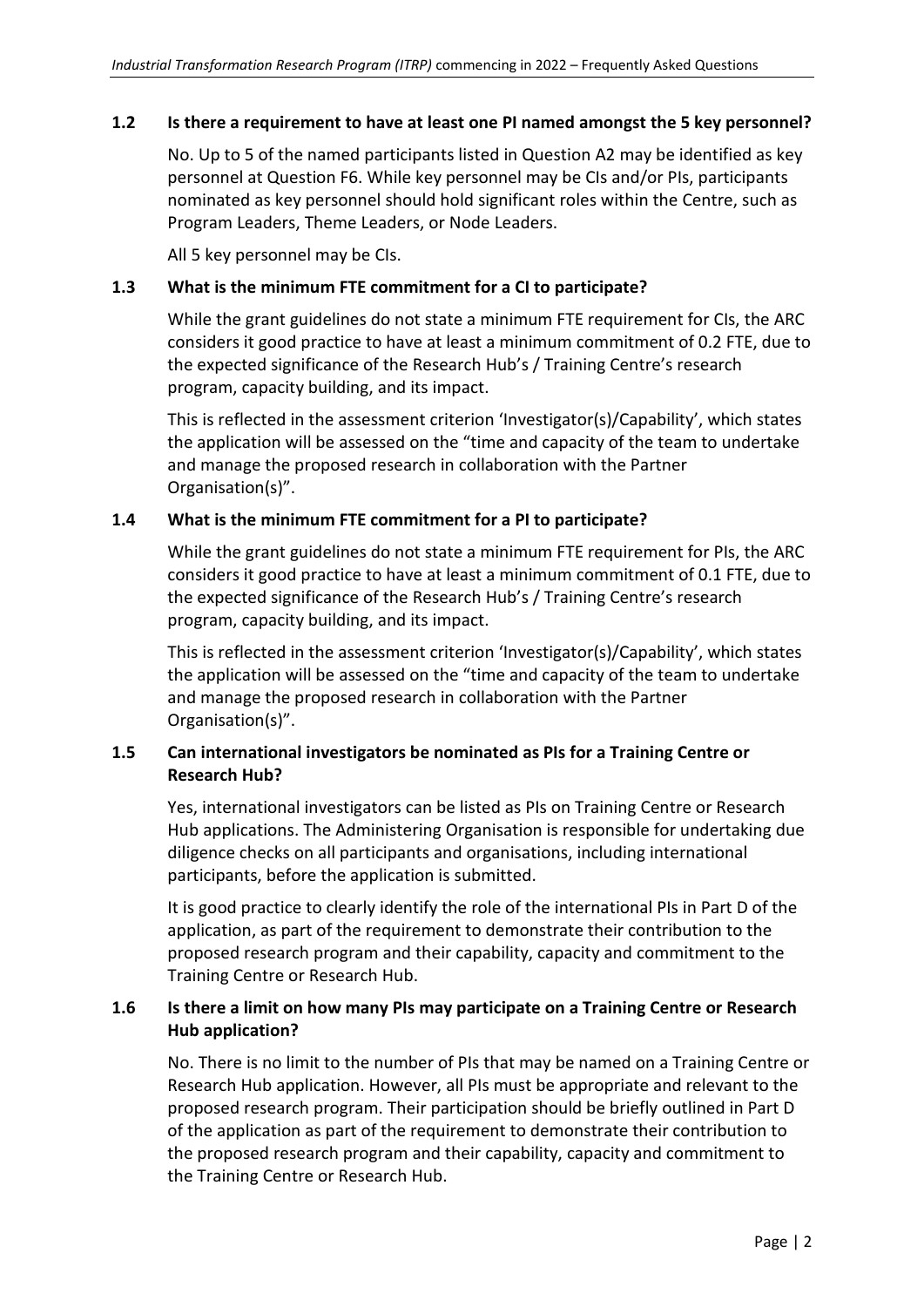# **1.7 Do PIs need to have an RMS account/profile?**

All named participants must have an RMS account/profile including PIs. When a PI has been added to an application, they will receive an automated email invitation and will be required to accept this invitation to participate on the application. The PI should check their personal details contained in their profile and make sure they are correct and up to date, as a number of questions in the application form are automatically populated using this information.

If a PI already has an RMS account, the email address associated with this account must be used to invite the PI to participate. The automated invitation email will then ask the PI to accept or decline the invitation.

If the proposed PI does not have an RMS user account, they can request one by using the link found on the RMS Homepage. Alternatively, the automated email invitation will prompt the invited PI to create an RMS account/profile. The PI must complete their profile to ensure automatically populated questions in the application form can be completed.

# **1.8 Do participants who are not key personnel need to provide their ROPE details in Part F of the application form?**

No, only key personnel will be asked to provide additional information regarding their Research Opportunity and Performance Evidence (ROPE) at Questions F15 to F20.

Up to 5 named participants listed in Question A2 may be identified as key personnel at Question F6. Key personnel may be CIs and/or PIs.

# **1.9 COVID-19 has affected my academic record. Is this considered a career interruption as part of the Research Opportunity and Performance Evidence (ROPE) – Career Interruptions?**

Yes. The 'Investigator(s)/Capability' assessment criterion, encompassing Research Opportunity and Performance Evidence (ROPE), allows inclusion and consideration of any career interruption, which has affected a participant's ability to undertake and contribute to research.

Career interruptions arising from COVID-19 can be included under ROPE for consideration by assessors. The Instructions to Applicants (ITAs) provide specific advice on how to enter this in the application.

# **2. Impact of COVID-19**

# **2.1. Do I need to include a research contingency plan, with information about potential impacts of COVID-19 on my proposed research, within my application?**

Whilst the pandemic is ongoing and continually evolving, the ARC acknowledges that the future impacts of COVID-19 are difficult for anyone to determine. In completing ARC grant applications, the application should be accurate as at the time of submitting the application. Researchers should include a realistic plan of how their research will be undertaken. If applicable, known project specific impacts of COVID-19 can be addressed under the feasibility heading of the Project Description. However, a COVID-19 continuity plan is not required as part of the application. Where an application is successful, applicants will be required to prepare risk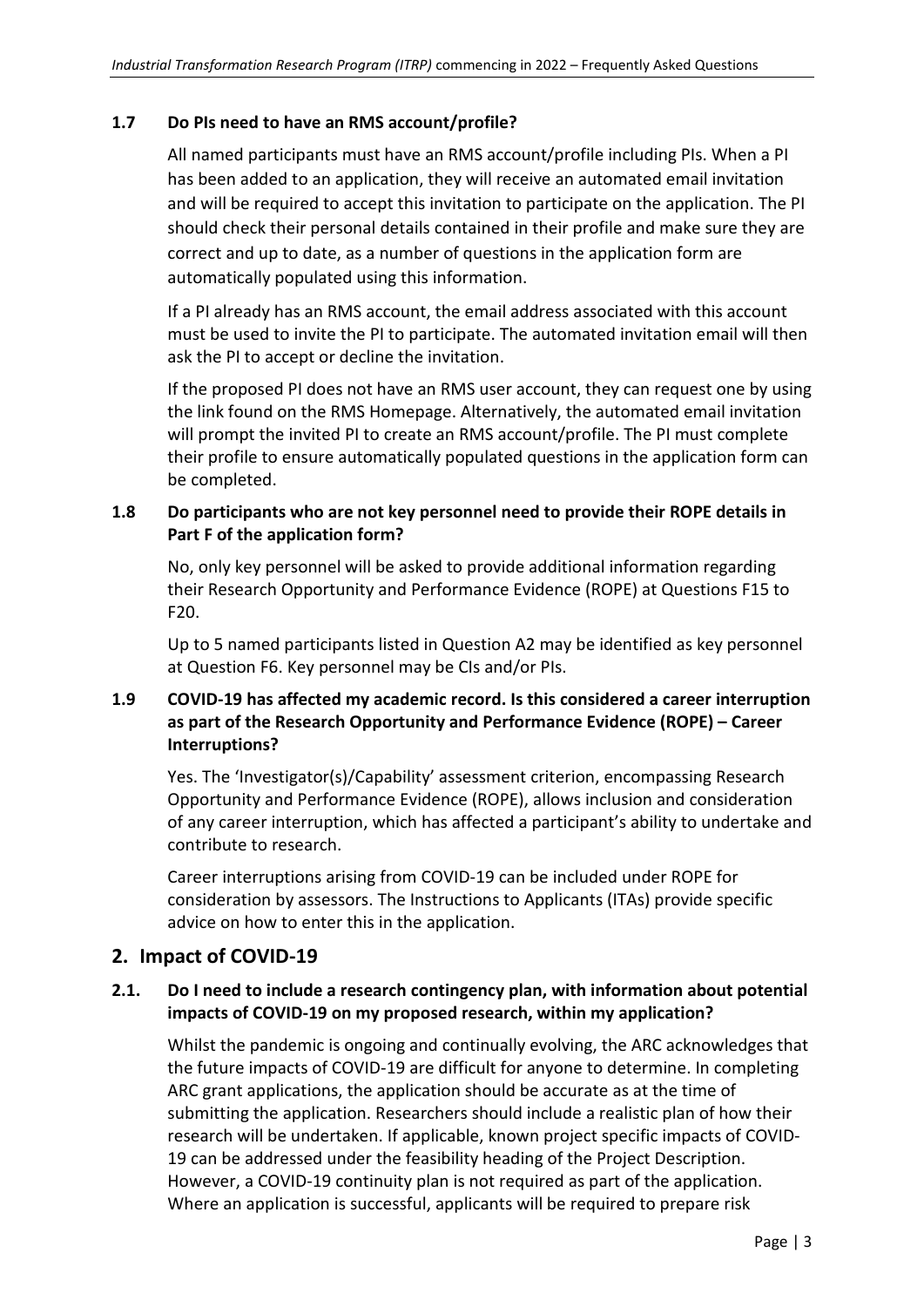management plan before commencement and any changes in circumstances that affect the proposed research project will be managed as a post award issue.

# **2.2 Can I include requests for travel both domestically and internationally in my application?**

Yes, you can still include requests for travel both domestically and international in accordance with the requirements set out in the Section 5.8 of the grant guidelines, noting the above advice that researchers should include a realistic plan of how their research will be undertaken. Where an application is successful, any changes to the proposed travel plans due to the impact of COVID-19 will be managed as a post award issue.

# **2.3 Will the minimum level of required cash and/or in-kind contributions by Administering Organisations and Participating Organisations be reduced?**

No. All requirements of the current grant guidelines must continue to be met, including minimum cash and/or in-kind contributions from the Administering Organisation and/or Participating Organisations. A key feature of the ITRP scheme are the partnerships that are formed, which is in part signified by the level of cash and in-kind contributions pledged by Participating Organisations.

However, the ARC understands that the level of co-contribution pledged above and beyond the minimum threshold is likely to be reduced in future applications due to the financial impact of the COVID-19 pandemic.

#### **2.4 What are the expectations for non-mandated contributions in applications submitted for ITRP?**

For those schemes where grant guidelines do not require minimum co-contributions by participating organisations, including Training Centres, the ARC also understands that the level of cash and/or in-kind contributions pledged by Administering Organisations and other Participating Organisations to show support for a proposed research project are likely to be reduced in future applications due to the financial impact of the COVID-19 pandemic. Note that Administering Organisations still need to take in account the feasibility of the proposed research project if there are reduced contributions.

ARC assessors will be instructed that they should not make assumptions about an Administering Organisation's level of commitment and support of an application solely based on lower levels of pledged additional cash and/or in-kind support than historically provided.

# **2.5 How will my application be assessed in relation to COVID-19 impacts on the proposed research project?**

Assessment of applications will continue in accordance with ARC'[s peer review](https://www.arc.gov.au/peer-review)  [processes.](https://www.arc.gov.au/peer-review) ARC assessors will be instructed to assess all applications based on the content of the application only and not make assumptions about the viability of a proposed research project due to the potential impacts of COVID-19. Where an application is successful, applicants will be required to prepare a risk management plan before commencement and any changes in circumstances that affect the proposed research project will be managed as a post award issue.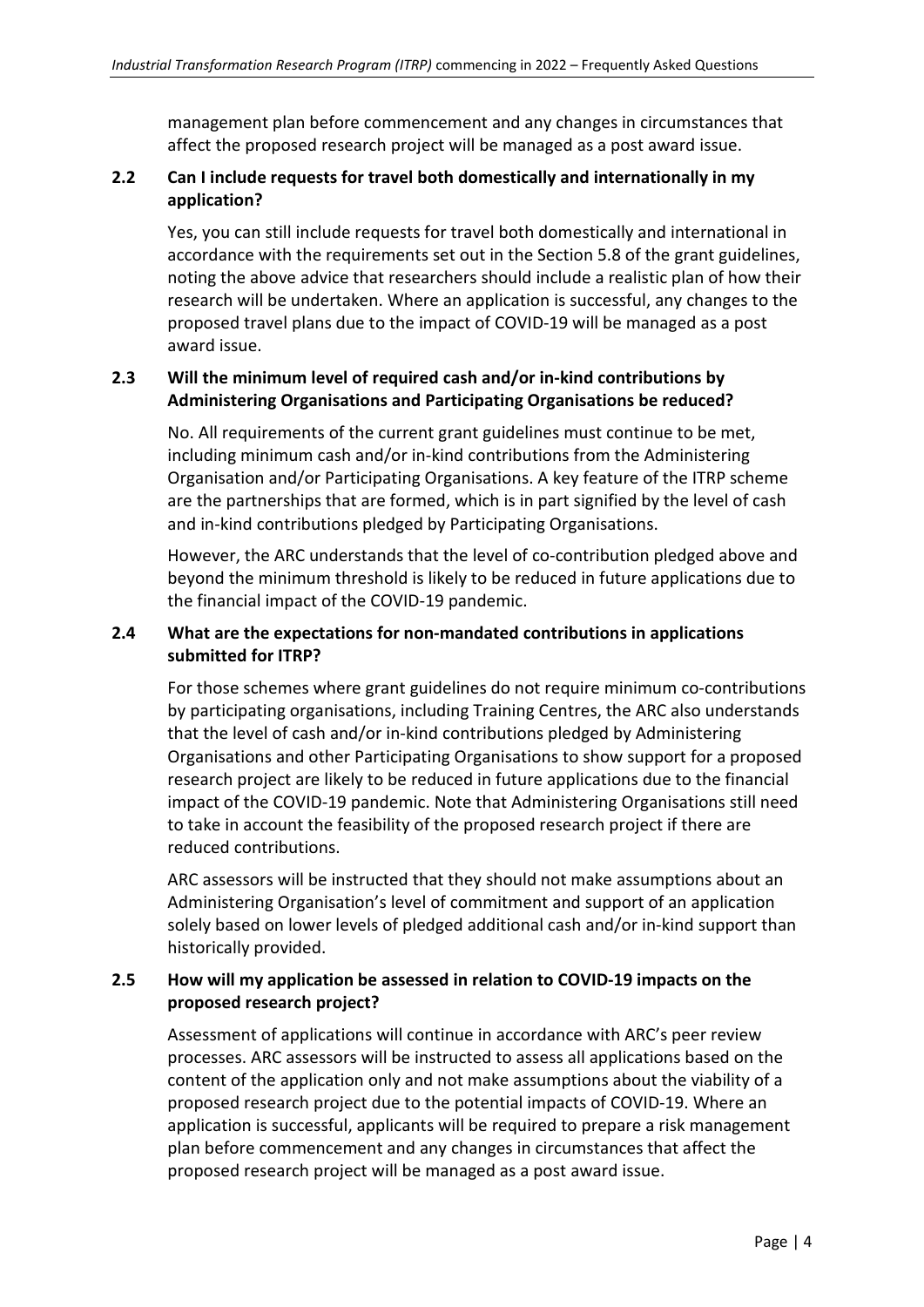# **3. Application**

# **3.1 Does the certification within RMS replace the ARC written evidence document (certification proforma) on GrantConnect for all named participants and their organisations?**

This is correct. The Certification Proforma document which was previously available on [GrantConnect](https://www.grants.gov.au/Go/Show?GoUuid=c699d107-eca3-46d9-be0f-bc5526e10bc5) has been replaced with a simplified process through RMS. The process includes:

- participant certification within the RMS application form (question F21)
- an additional DVCR certification clause in RMS prior to submission (delegate certification)
- Letter of support for the application including Partner Organisation certification (question G2).

A Partner Organisation letter of support template is available in Appendix D of the Instructions to Applications document.

# **3.2. Can you confirm there is no requirement for Administering Organisations to hold such certifications on file any more for the ITRP 2022 application round?**

The ITRP22 Grant Guidelines state that Administering Organisations must retain the evidence and paperwork relied upon to certify the application in RMS and make this available to the ARC if requested.

The Administering Organisation may determine the form of such evidence and paperwork, but as stated in the grant guidelines, the Administering Organisation must retain it. This can also include supporting documentation as outlined in the RMS form instructions, or in the Instructions to Applicants document.

Administering Organisations are expected to undertake appropriate due diligence as, consistent with the Grant Guidelines, application forms are checked and when certifying applications for submission. The Administering Organisation may wish to ask for appropriate documentation for their own certification purposes. While ARC no longer provides a certification proforma, Administering Organisations can still collect relevant information for their own due diligence purposes using a similar process/document should they choose.

# **3.3 What additional information should I consider when developing an ITRP application?**

In addition to the documentation available on [GrantConnect](https://www.grants.gov.au/) for the application process, the ARC has developed an 'Establishment Toolkit' for ITRP. The Establishment Toolkit is available on the ARC website as a key document under each scheme.

- [Industrial Transformation Research Hubs](https://www.arc.gov.au/grants/linkage-program/industrial-transformation-research-program/industrial-transformation-research-hubs)
- [Industrial Transformation Training Centres](https://www.arc.gov.au/grants/linkage-program/industrial-transformation-research-program/industrial-transformation-training-centres)

The information in the Establishment Toolkit should be considered during the planning and preparation of an ITRP application.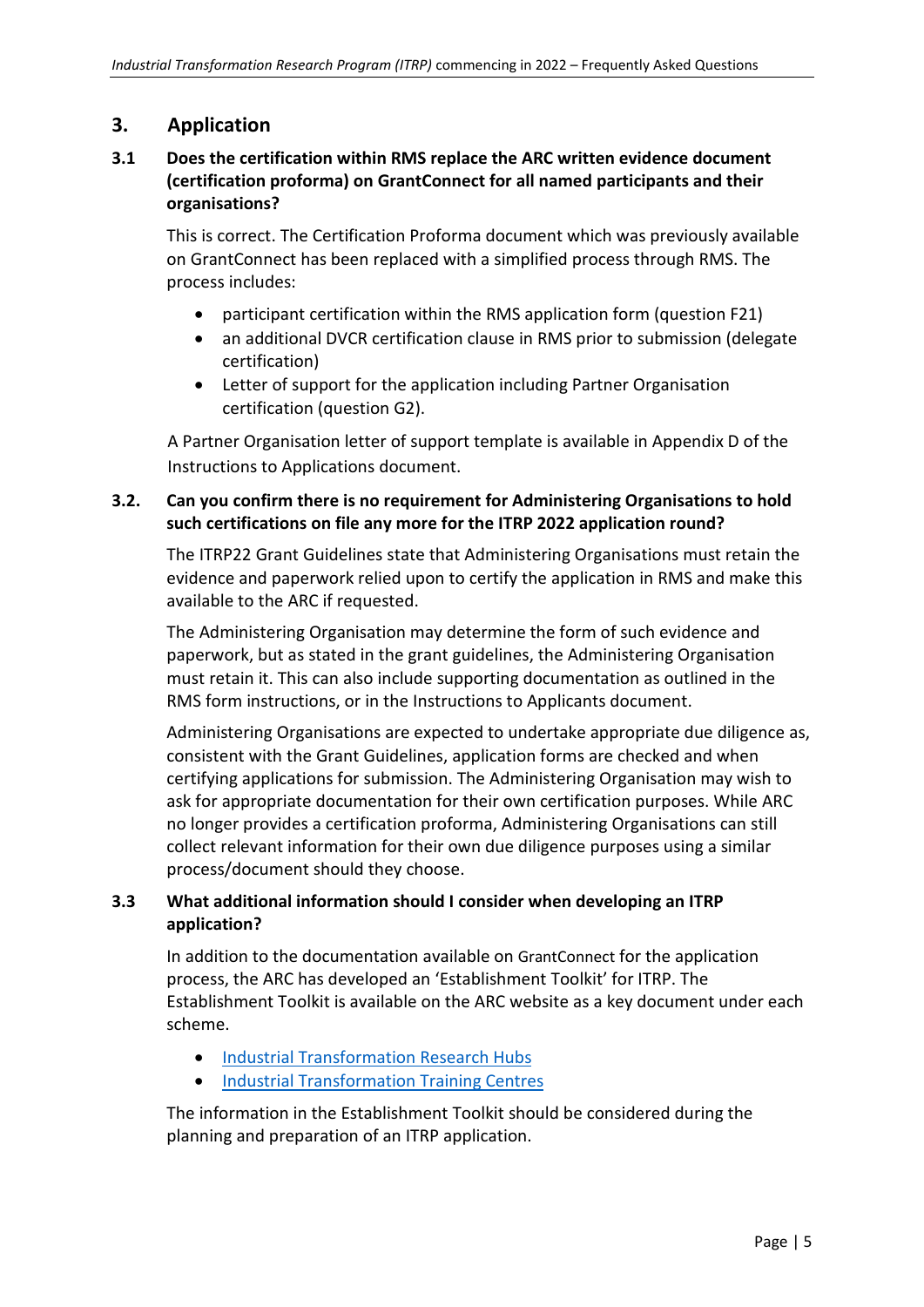#### **3.4 Can participants on currently funded ITRP grants be named on Training Centres or Research Hubs applications for funding commencing 2022?**

Yes. Participants will need to consider grant limits applicable to other grants held or being applied for, as outlined in relevant grant guidelines, and all participants must meet project limits before a project can start.

All applications are assessed against the assessment criteria and on their own merits, and have to clearly demonstrate that the research proposed has no overlap with existing Commonwealth grants.

Participants intending to apply on multiple Major Investments (ITRP/ARC Centres of Excellence) are expected to demonstrate they have the capacity and commitment to undertake the role and responsibilities required on each grant. See the ITRP ITAs for where this information should be included in the application form.

# **3.5 How should grant applications announced under embargo be recorded by participants?**

Participants on applications announced under embargo, where the research program will be similar or linked to the research program proposed in the ITRP application, should record these in question C4.

#### **3.6 Are all named participants and organisations included on an application required to view it before it is submitted in RMS?**

All named participants (Research Hub / Training Centre Director, CIs, PIs) and all organisations (including Other Eligible Organisations, Other Organisations and Partner Organisations) listed on an application should be provided with a copy / access to the application form prior to its submission in RMS by the Administering Organisation. This is an important step in the due diligence process to ensure the information contained in the application is accurate prior to submission. Changes cannot be made once the application form has been submitted and the application period has closed.

Named participants and organisations are able to see all information contained in Parts A, B, C, D, E, and G of an application. The information in Part F is partially restricted to the relevant individual and the Administering Organisation. Due to ARC privacy obligations, certain questions and their corresponding answers in Part F will not be displayed in RMS nor appear in the PDF version of the form and as such will not be visible to other named participants, organisations or assessors.

# **4. Partner Organisations**

#### **4.1 In regard to the National Redress Scheme, which list should be used when determining who is not eligible to be a Partner Organisation?**

To be eligible as a Partner Organisation, an organisation cannot be an organisation included on the National Redress Scheme's website on the list of 'Institutions that have not joined or signified their intent to join the Scheme' [\(www.nationalredress.gov.au\)](http://www.nationalredress.gov.au/).

An organisation listed on the 'Institutions that are unable to participate in the National Redress Scheme' or 'Institutions intending to participate in the National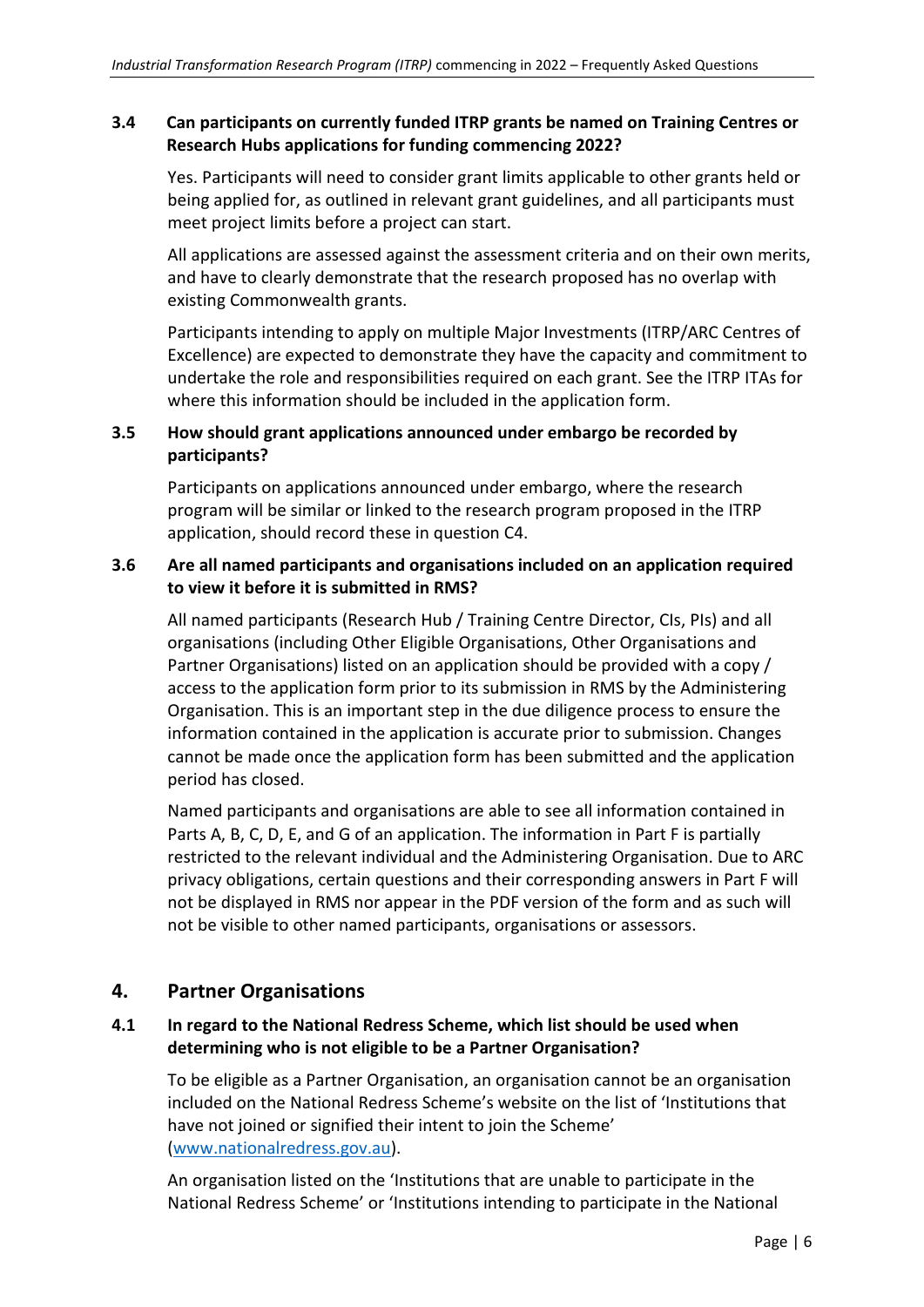Redress Scheme' on the National Redress Scheme's website can be a Partner Organisation.

#### **4.2 Is there a specific ratio for cash contributions from the various participating organisations?**

No. There is no specific ratio for contributions provided by Eligible Organisations, Partner Organisations or Other Organisations. Contributions must be appropriate and relevant for the research and personnel being proposed.

#### **4.3 Can industry partners be from overseas?**

Yes, noting that there is an expectation of transformation and benefit to Australian industry in the ITRP objectives. Supporting clearly identified market opportunities and intended transformation for Australian industry is part of the assessment criteria for both ITTC and ITRH applications.

# **4.4 Does a Partner Organisation need an associated Partner Investigator listed on the application?**

Yes, as stated in the ITRP22 grant guidelines, at least one PI from each Partner Organisation must be included on the application.

#### **4.5 Can State government departments and Federal government departments be Partner Organisations?**

Yes, government departments can be Partner Organisations, noting that the ARC will not fund research or research infrastructure which is being, or will be, supported through other Commonwealth, State or Territory sources. This includes funds used to leverage Commonwealth, State or Territory funds for research or research infrastructure (such as levies from RDCs).

All Partner Organisations must provide a financial commitment (cash and/or in-kind and/or other material resources) to the proposed Training Centre or Research Hub, as stated in the ITRP22 grant guidelines.

If an organisation, including Commonwealth and State/Territory departments and statutory authorities, and industry owned companies which also receive Commonwealth funds, wish to be listed as a Partner Organisation on a Training Centre or Research Hub application, any financial contributions listed will need to certify the source of the funds. Funds appropriated or awarded by or leveraged through Commonwealth, State or Territory sources for research cannot be included on an application as a financial contribution. To do so would be considered a breach of the grant guidelines.

If certification is provided that the contribution is **not** government funding allocated to research, such funds can be included as a contribution by the Partner Organisation. To justify any such contributions, the budget justification questions in the application form would need to include explanations regarding the source of this funding, as well as appropriate certification from the Partner Organisations in letters of support.

#### **4.6 Do Partner Organisations need to be registered in RMS?**

Yes, a named Partner Organisation must be listed in RMS to enable it to be included on the application.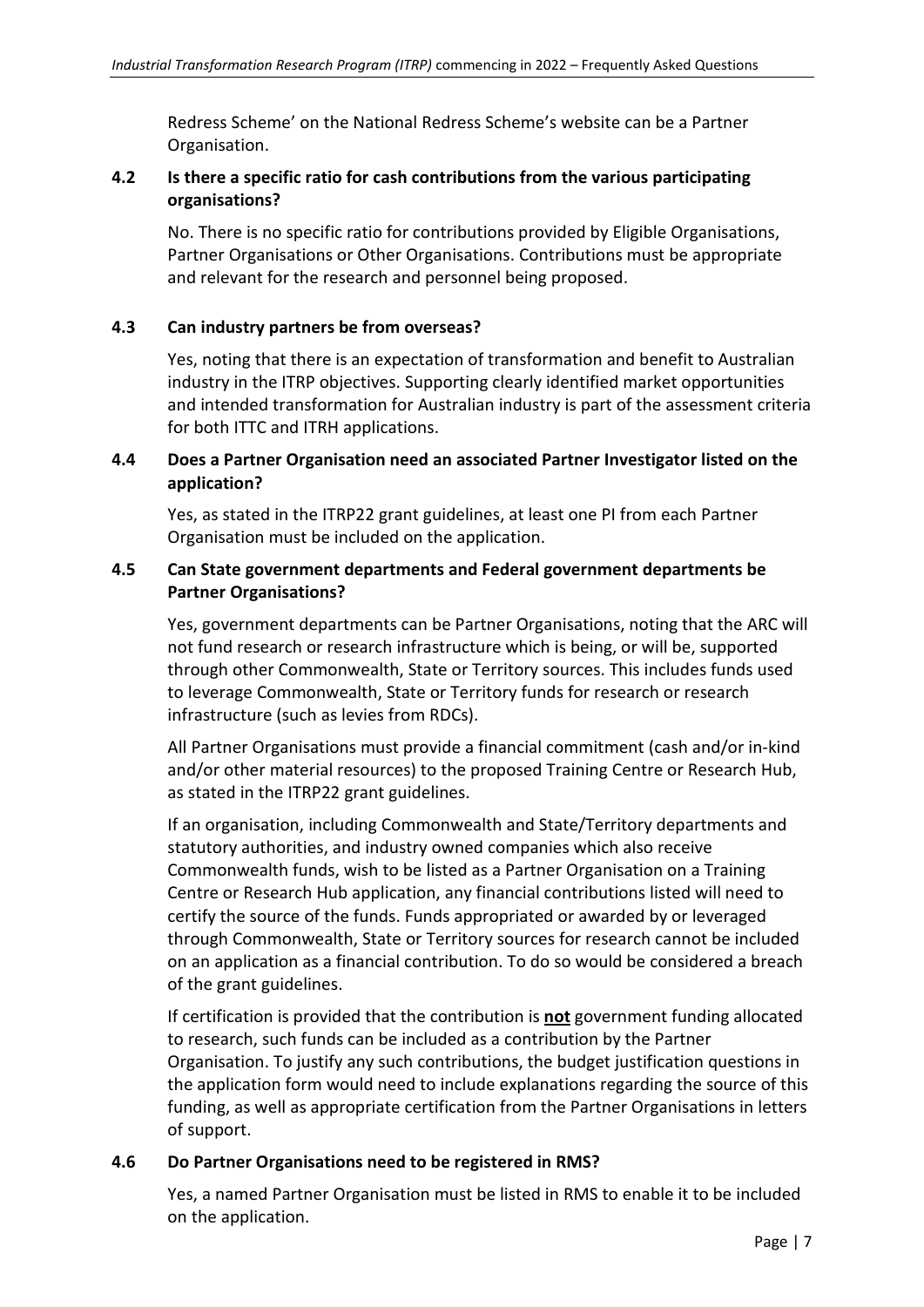#### **4.7 Can you confirm that the certification text in the Partner Organisation letter of support template in the Instructions to Applicants is correct?**

Yes. The text in the letter of support template reflects section 4.10 in the ITRP22 Grant Guidelines, which has the same intent as section 7.12(f) in the ITRP22 Grant Guidelines.

# **5. Budgets**

#### **5.1 Do applicants have to prioritise budget items requested from the ARC?**

No. Participants do not need to list budget items in priority order, but will need to justify why budget items have been requested.

#### **5.2 Is Teaching Relief an eligible budget item for Training Centres?**

No. Teaching Relief is an eligible budget item for the Research Hubs scheme only.

# **6. Industry Growth Centres and Other Agencies**

#### **6.1 Is it necessary to approach the Industry Growth Centres or other agencies?**

Applicants are encouraged to connect with relevant current Growth Centre(s) or other agencies and discuss applications early in the development process (see section 7.2 of the grant guidelines). Industry Growth Centres and other agencies can provide advice to applicants and facilitate connections with industry.

Engagement with relevant industry experts, including Industry Growth Centre(s) is part of the assessment criteria for both Training Centre and Research Hub applications.

# **6.2 Does an ITRP application have to align with Industry Growth Centre or other agency priorities?**

Engagement with relevant industry experts, including Industry Growth Centre(s), is part of the assessment criteria for both Training Centre and Research Hub applications. The ARC encourages ITRP applicants to align their applications with the key themes, vision and/or strategic directions of relevant Growth Centre(s) or other agency, and to engage early and directly with relevant Growth Centre(s) or other agency to leverage their sector expertise and knowledge.

# **6.3 Where an ITRP application is relevant to more than one priority area, should all appropriate Growth Centres or agencies be approached?**

Yes. Applicants are encouraged to connect with all Growth Centres and agencies relevant to the application.

#### **6.4 How do I contact the relevant Growth Centre or agency to discuss priority areas?**

Appropriate contact points for each Growth Centre, Department of Defence and Australian Space Agency have been provided to the Research Office of Eligible Organisations. Applicants should contact the Research Office of their university to obtain a copy of these details.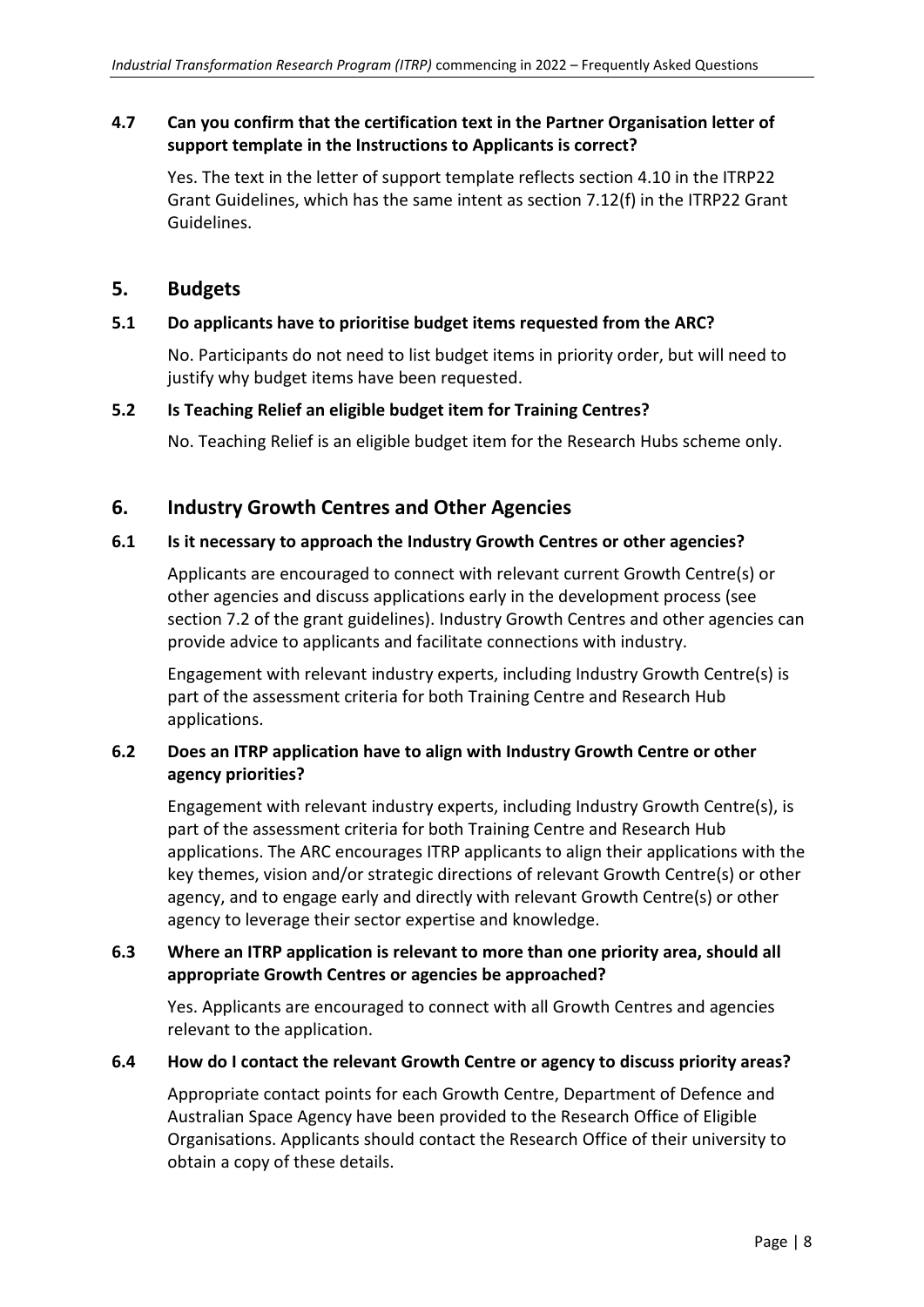# **7. General**

#### **7.1 What is the ARC position on gender equity quotas?**

The ARC does not set quotas. All ARC Major Investments (ITRP/ARC Centres of Excellence) are expected to develop a Gender Equality and Diversity plan and create inclusive workplaces. The plan sets out targets and action plans. Information on gender and diversity plans can be found in the ITRP Establishment Toolkit on the ARC website.

The ARC is committed to ensuring that all participants have the same opportunity to participate in the funding schemes of the NCGP irrespective of gender. The ARC supports the highest quality Australian research and innovation.

#### **7.2 Can the ARC fund medical research?**

Section 5.2 of the grant guidelines states:

*The Linkage Program does not support applications that involve medical research as detailed in the ARC Medical Research Policy on the [ARC website.](http://www.arc.gov.au/) Applications which address the 'Medical Technologies and Pharmaceuticals' industrial transformation priority, must take the ARC Medical Research Policy into consideration.*

ITRP applications must clearly address the objectives of the ITRP schemes. The main aim of the ITRP application must not be to understand the causes, treatment and/or prevention of human diseases and/or the maintenance of human health.

If the application addresses the medical technologies and pharmaceuticals priority (for example principles, concept and the development of a prototype of a medical device), consider how the ARC funding will enable this.

Towards the end of ITRP project, the research outcomes may require some specific medical research activities (for example using animal models, or undertaking human testing), and the application must not request ARC funding to fund such ineligible activities. The application must clearly identify funding drawn from other participating organisations to fully support these specific medical research activities. Consistent with th[e ARC Medical Research Policy,](https://www.arc.gov.au/policies-strategies/policy/arc-medical-research-policy) applicants must clearly justify the inclusion and critical nature of these activities to the success of the research program.

The applicants must use the Medical Research Statement in the application form to articulate which activity is potentially breaching the policy, why it is critical to the overall outcome, how it aligns to the scheme priorities, and how it is funded. This can be further elaborated in the project description and budget justification sections of the application, noting that the NCGP Eligibility Committee will consider the information contained in the Medical Research Statement question in the application form to determine whether the application is eligible.

#### **7.3 Requests not to assess process**

A Request Not to Assess (RNTA) form is now submitted through RMS as outlined on [GrantConnect](http://www.grants.gov.au/) and the ARC [website.](http://www.arc.gov.au/)

#### **7.4 What is the maximum character limit for justification for RNTA?**

If a request includes the name of a current ARC College of Experts member, as listed on the [ARC website,](http://www.arc.gov.au/) or in RMS at the time of submitting the RNTA form, the request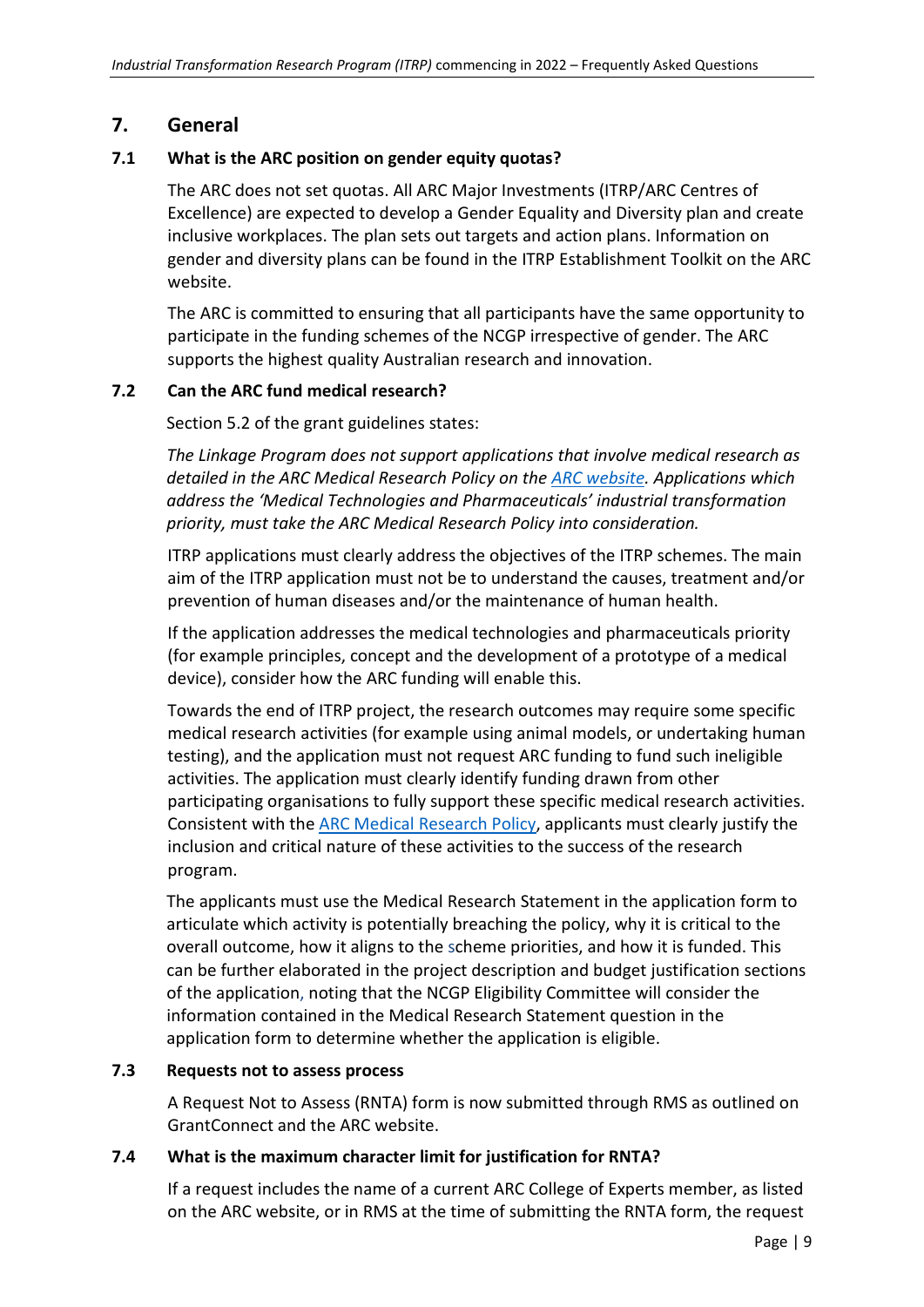must be accompanied by a justification (the new maximum character count for the justification has been increased to 2500).

#### **7.**5 **If the application is successful what is the new timeframe for accepting the Grant Offer?**

The timeframe to execute a Grant Agreement and the timeframe to make an appeal have both been changed from 28 days to 30 days, reflecting whole of government practice.

# **7.6. Is there an optimal or maximum number of nodes for a Training Centre or Research Hub?**

No. It is up to the bid team to determine the most appropriate number of nodes for the Training Centre or Research Hub. The bid team should consider the expertise required to achieve the work, and balance this with the complexity of managing the proposed Training Centre or Research Hub. It is important to ensure the nodes are well integrated within the proposed research program both within the node and across the Training Centre or Research Hub.

Further information can be found in the [ITRP Establishment Toolkit.](https://www.arc.gov.au/grants/linkage-program/industrial-transformation-research-program/industrial-transformation-research-hubs)

#### **7.7. What are the implications of Open Access mandates on publishing of research?**

The ARC Open Access Policy applies to all Research Outputs arising from ARC Funded Research and their Metadata. Any Research Outputs arising from an ARC supported research project must be made openly accessible within a 12-month period from the date of publication. For the purposes of the policy, Research Outputs do not include research data and research data outputs. Further details about the Open Access requirements for research outputs including metadata, licencing, and reporting obligations can be found in the ARC Open Access policy on the [ARC website.](https://www.arc.gov.au/policies-strategies/policy/arc-open-access-policy)

# **8. Preprint or Comparable Resource**

#### **8.1 Will including a preprint or comparable resource in any part of my application make me ineligible?**

No. The inclusion of preprints will no longer be considered an eligibility issue and applications will not be excluded by their use.

#### **8.2 What is a preprint or comparable resource?**

A preprint or comparable resource is defined in the Grant Guidelines as a scholarly output that is uploaded by the authors to a recognised publicly accessible archive, repository, or pre-print service (such as, but not limited to, arXiv, bioRxiv, medRxiv, ChemRxiv, Peer J Preprints, Zenodo, GitHub, PsyArXiv and publicly available university or government repositories etc.). This will include a range of materials that have been subjected to varying degrees of peer review from none to light and full review. Ideally, a preprint or comparable resource should have a unique identifier or a DOI (digital object identifier).

Comparable resource refers to non-traditional research outputs that are not readily identified as peer-reviewed research outputs. This includes, but is not limited to, datasets, protocols, software, creative works, and documents sourced from or deposited with government and Academy repositories, such as policy papers,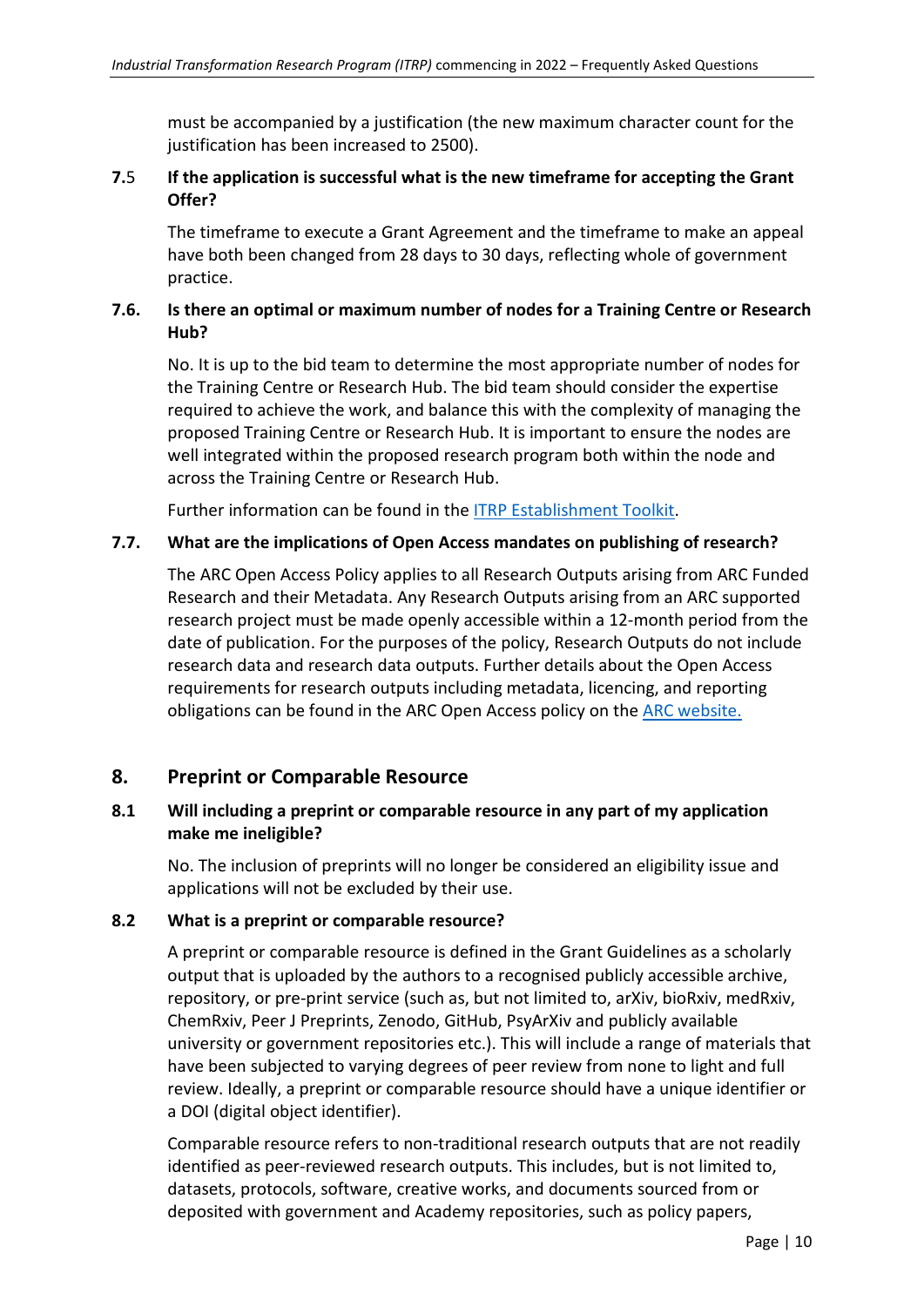historical and herbarium resources, CSIRO data, software or other digital assets collections.

a. In the sciences examples may include, but are not limited to the following: *arXiv, bioRxiv, medRxiv, ChemRxiv, Peer J Preprints, Zenodo, GitHub, PsyArXiv and publicly available university repositories, EcoEvoRxiv, PaleorXiv, OSF Preprints, PCI Ecology, Dryad, Atlas of Living Australia, TERN AEKOS, GeneBank, Astrophysics Source Code Library (ASCL); CSIRO ASKAP Science Data Archive (CASDA); CSIRO Data Access Portal; data.csiro.au/collections; Academy of Science Decadal Plans*.

b. In the Humanities and Social Sciences examples may include, but are not limited to the following resources and databases such as: *Linguistics e.g. [https://childes.talkbank.org/;](https://childes.talkbank.org/) [https://catalog.ldc.upenn.edu/LDC99T42/;](https://catalog.ldc.upenn.edu/LDC99T42/) [https://austalk.edu.au/,](https://austalk.edu.au/) History e.g.* 

*[https://dataverse.ada.edu.au/dataverse/australian\\_historical\\_criminal\\_justice\\_data;](https://dataverse.ada.edu.au/dataverse/australian_historical_criminal_justice_data) Archaeology e.g. [https://core.tdar.org/collection/31020/national-archeological](https://core.tdar.org/collection/31020/national-archeological-database-nadb)[database-nadb;](https://core.tdar.org/collection/31020/national-archeological-database-nadb) and "Grey literature", including cultural heritage reports, and impact assessments housed on the servers of State and Federal government agencies.* 

#### **8.3 How do I appropriately cite a preprint in the project description?**

If preprints or comparable resources are cited, these should be explicitly identified in the reference list by including [PREPRINT OR COMPARABLE] after the reference. This reference should include a DOI, URL or equivalent, version number where available and/or date of access, as applicable. This indication is only required in the reference list and not in the project description itself.

#### **8.4 How many preprints can I include?**

The ARC has not placed a limit on the number of preprints or comparable resources that you can include within your grant application. You will need to consider the disciplinary standards of preprint or comparable resource use in your field. Detailed and general assessors will consider the academic merit of your research outputs as part of their holistic assessment including the value, relevance and suitability of any preprint or comparable resources within your application.

#### **8.5 Can I include a preprint in my 10 best research outputs?**

Yes, if it is best placed to demonstrate the excellence of your research considering preprint or comparable resource use in your disciplinary area.

#### **8.6 Why is the ARC's definition of preprint so expansive?**

In conjunction with an academic reference group, in this instance comprising a cohort of the Australian Laureate Fellows, the definition of preprint was developed to be as inclusive of the different types of research output that could be considered given the wide disciplinary spread of research supported through the National Competitive Grants Program.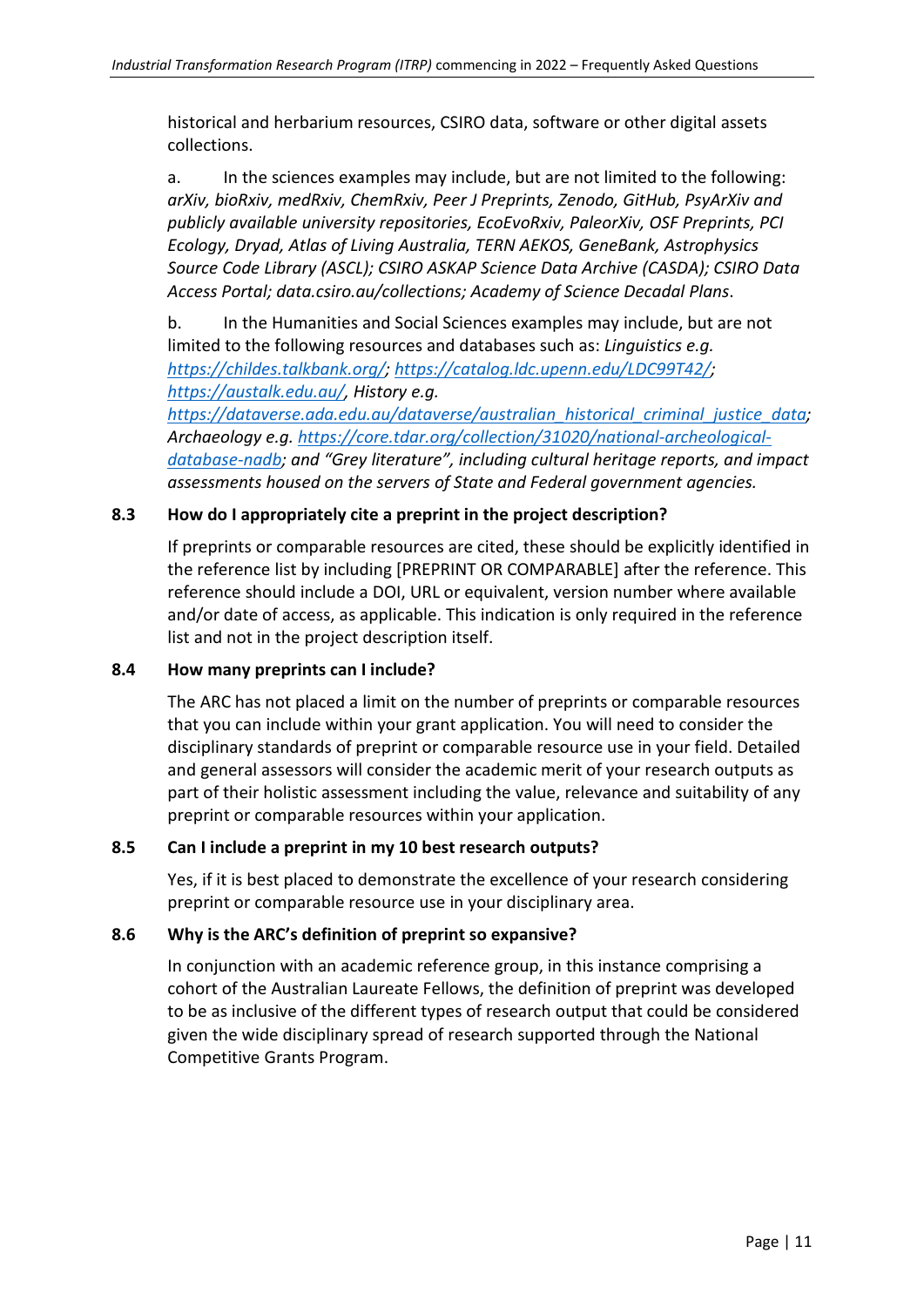# **FAQs relevant to Training Centres only**

# **1. Budget**

#### **1.1 Do we need to enter individual lines in the budget table for each ICHDR and ICPD we are requesting from the ARC?**

No. The ARC no longer requires an individual budget line for each ICHDR and ICPD that is being requested. The ARC now captures the number of Higher Degree by Research stipends that would be involved in this application that are proposed to be funded by the ARC. In Part B, the total number of ICHDRs and ICPDs required should be entered. In Part E, ARC-funded ICHDRs and ICPDs can be entered as individual budget lines or as grouped positions at a single institution (e.g. 2 x ICHDRs @ University X).

To ensure the scheme objectives are being met for Training Centres, a minimum number of higher degree by research candidates (10 ICHDRs) and postdoctoral fellows (1 ICPD) must be included in the application.

#### **1.2 Can ICHDRs and ICPDs be partially funded by ARC and partially funded by other organisations?**

No. ICHDRs and ICPDs are supported using ARC grant funds which are requested for these roles. ICHDRs and ICPDs have specific employment conditions which are outlined in the grant agreement.

If an HDR or postdoctoral researcher is partially or fully supported by another organisation, these roles are not considered to be ICHDRs or ICPDs. As such, they are not covered by the employment conditions in the grant agreement.

#### **1.3 Salary and Stipend Rates for ICHDRs and ICPDs**

The specified amounts for ICPD salaries and ICHDR stipends have been removed from the guidelines in order to streamline the application form, remove some of the complexities in the budget, reflect the salary and stipend policy applied to other Linkage Program grant opportunities and allow applicants additional flexibility to bring together an appropriate mix of people. ICHDRs and ICPDs must be paid at a level appropriate to the employing organisation, which can be no less than the level indicated on the salaries and stipends page of the [ARC website.](http://www.arc.gov.au/)